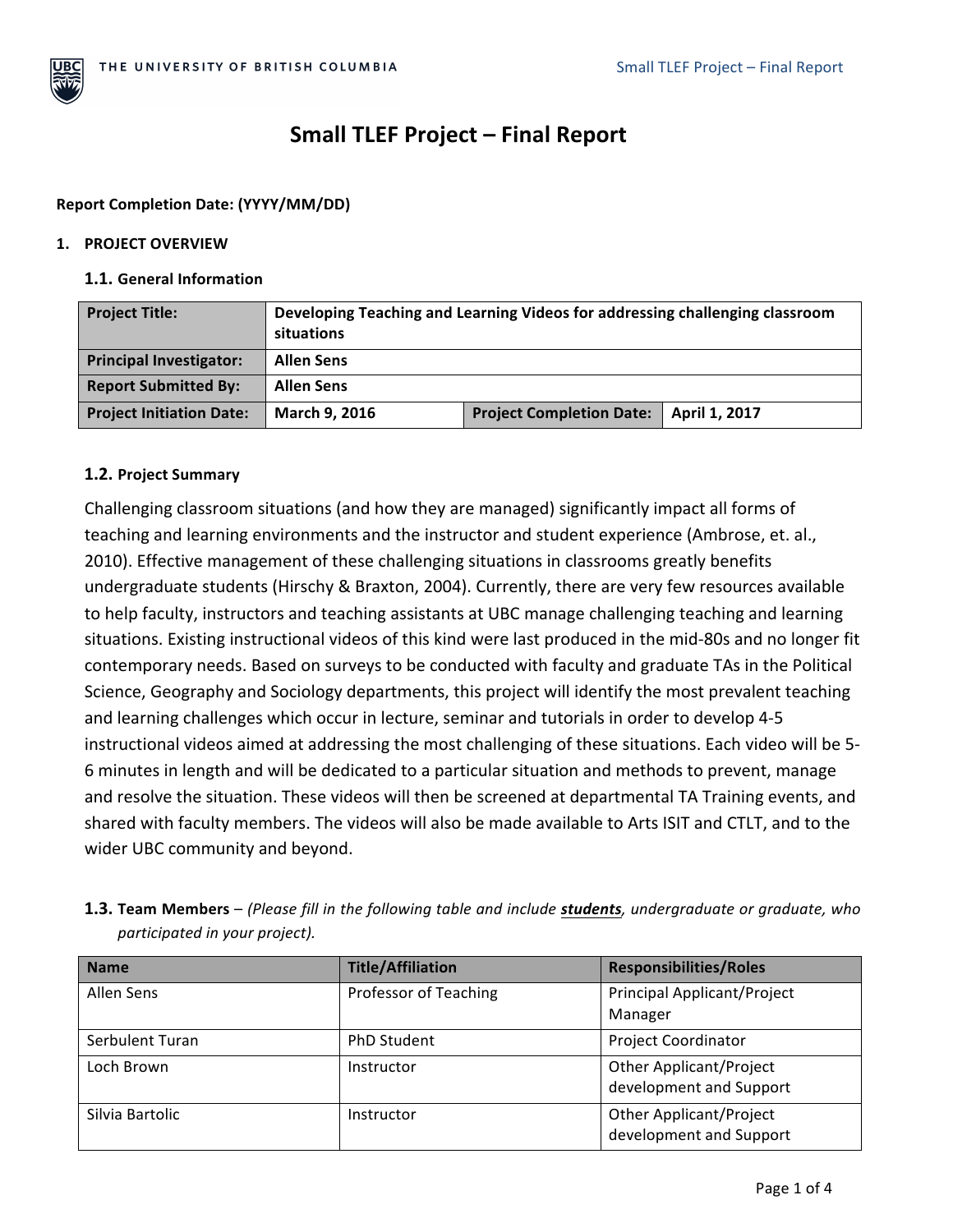

**1.4. Student Impact** – Please fill in the following table with past, current, and future courses and sections (e.g. *HIST* 101, 002, 2017/2018, Sep) that have been/will be impacted by your project, including any courses not *included* in your original proposal (you may adapt this section to the context of your project as necessary).

Because the initial instructional video production was piloted and tested in the Departments of Political Science, Sociology, and Geography, only TAs in the TA training programs of these departments will have seen the videos to this point. The courses below are the introductory-level courses most likely to be impacted. In the future, we expect all the TAs in these courses to have viewed the videos during their TA training programs. As the videos are made widely available, we expect them to be of use for the entire UBC teaching and learning community. 

| Course          | <b>Section</b> | <b>Academic Year</b> | <b>Term (Summer/Fall/Winter)</b> |
|-----------------|----------------|----------------------|----------------------------------|
| <b>POLI 100</b> |                | $2017+$              |                                  |
| <b>POLI 101</b> |                | $2017+$              |                                  |
| <b>POLI 110</b> |                | $2017+$              |                                  |
| <b>POLI 220</b> |                | $2017+$              |                                  |
| <b>POLI 240</b> |                | $2017+$              |                                  |
| <b>POLI 260</b> |                | $2017+$              |                                  |
| <b>SOCI 100</b> |                | $2017+$              |                                  |
| <b>SOCI 101</b> |                | $2017+$              |                                  |
| <b>SOCI 102</b> |                | $2017+$              |                                  |
| GEOG 121        |                | $2017+$              |                                  |
| <b>GEOG 122</b> |                | $2017+$              |                                  |
|                 |                |                      |                                  |

#### **2. PROJECT EVALUATION**

**2.1. Project Outcomes** – *Please list the intended outcomes or benefits of the project for students, TAs and/or instructors.* 

The focus of this project is the production of a series of 4-5 instructional videos suitable for training educators on how to prevent, minimize, and transform potentially damaging classroom situations into learning opportunities, thereby improving learning environments to the benefit of both faculty and students. This project will yield the following:

- An immediate benefit to the Departments of Political Science, Geography and Sociology, through the process of video development and the pilot use of the videos in these three departments;
- An improvement in the classroom experiences of thousands of undergraduate students in lectures, tutorials, labs, seminars and group projects;
- An instructional video resource available to all Instructors and units across the university for personal or collective professional development purposes;
- A valuable video resource for for unit-level teaching and TA training programs;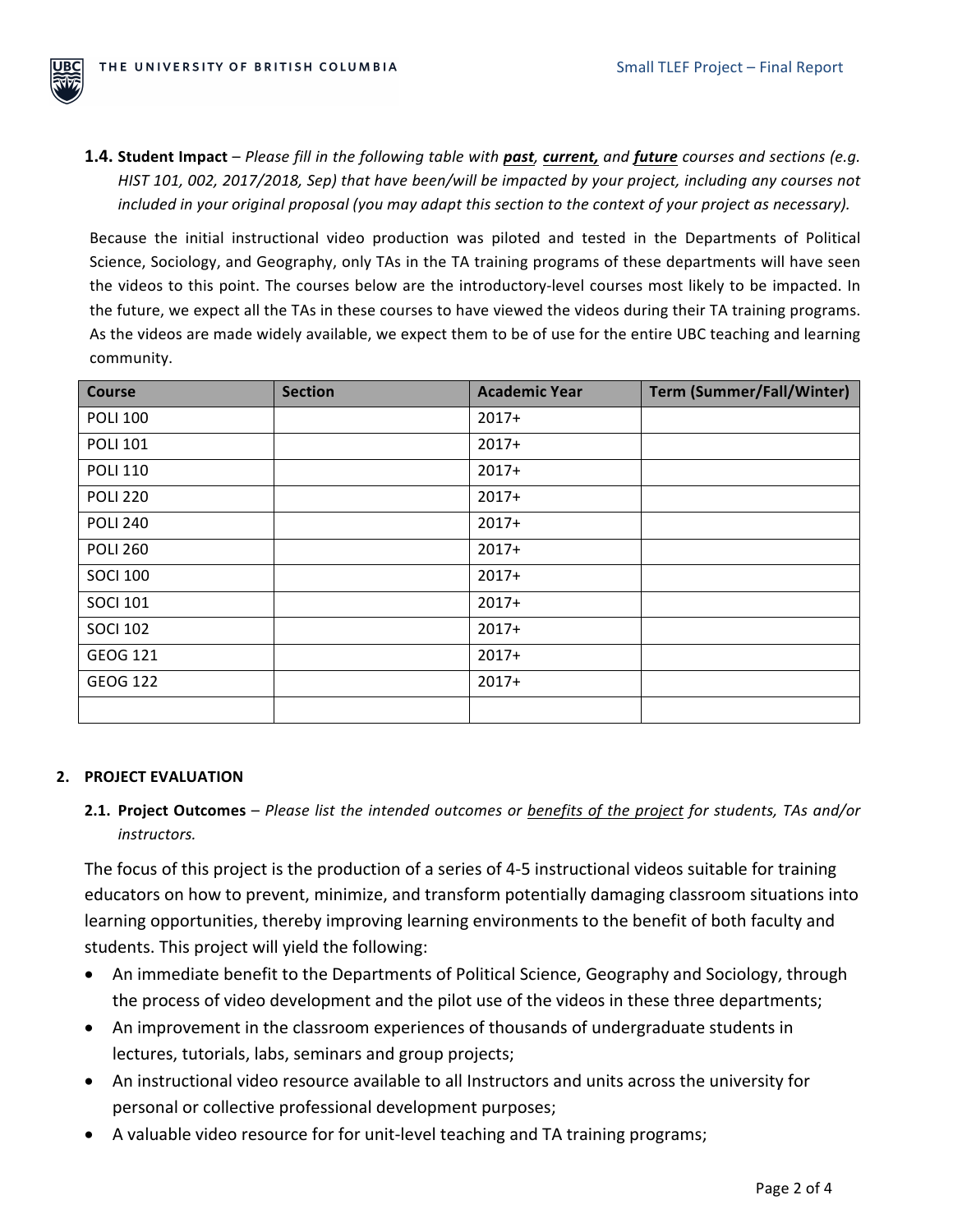

- A valuable resource for Faculty and university level instructional resource units, such as Arts ISIT and CTLT;
- Instructional videos for widespread use beyond UBC at other educational institutions and in other teaching learning settings.

The new videos will provide instructors with a resource to (a) prevent, (b) manage, and (c) resolve challenging situations that might arise in their teaching and learning environments. The ultimate objective of the project is to create a more enjoyable, fruitful and overall positive teaching experience for instructors and a more enriching, supportive, and inclusive learning experience for students across UBC.

**2.2. Findings** – *Briefly describe the methods and findings of your project evaluation effort: to what extent were intended project outcomes achieved or not achieved?* 

Our core project outcome has been achieved: 4 instructional videos have been produced and are in the final editing stages of development:

- Unreasonable Expectations
- Silent Classroom
- Dominant Student
- Unwanted Technology

Our evaluation efforts focused on our consultations with the three departments involved in the development and piloting of the instructional videos. In each departmental screening, feedback was positive and appreciative. Feedback was integrated into the final production phase of the videos. In particular, the "Unreasonable expectations" video was re-edited in response to screening feedback. The last remaining aspect of the project is to make the videos available for viewing and use by the UBC community, and notify units on how to access the videos.

2.3. Dissemination – Please provide a list of scholarly activities (e.g. publications, presentations, invited talks, *etc.)* in which you or anyone from your team have or intend to disseminate the outcomes of this project.

Our project provided a poster for the 2017 Celebrate Learning Week. Through CTLT, we will advertise the availability of the videos for use in the UBC teaching and learning community.

# **3. TEACHING PRACTICES** – Please indicate if **your** teaching practices or those of **others** have changed as a result of your project. If so, in what ways?

I personally benefitted significantly from the development of the videos. I now have a better suite of responses and pre-emptive practices for preventing and managing challenging classroom scenarios. The feedback from our consultation and development process indicates the videos were widely appreciated as an instructional tool and as a way of stimulating discussion around challenging classroom situations. The full availability of